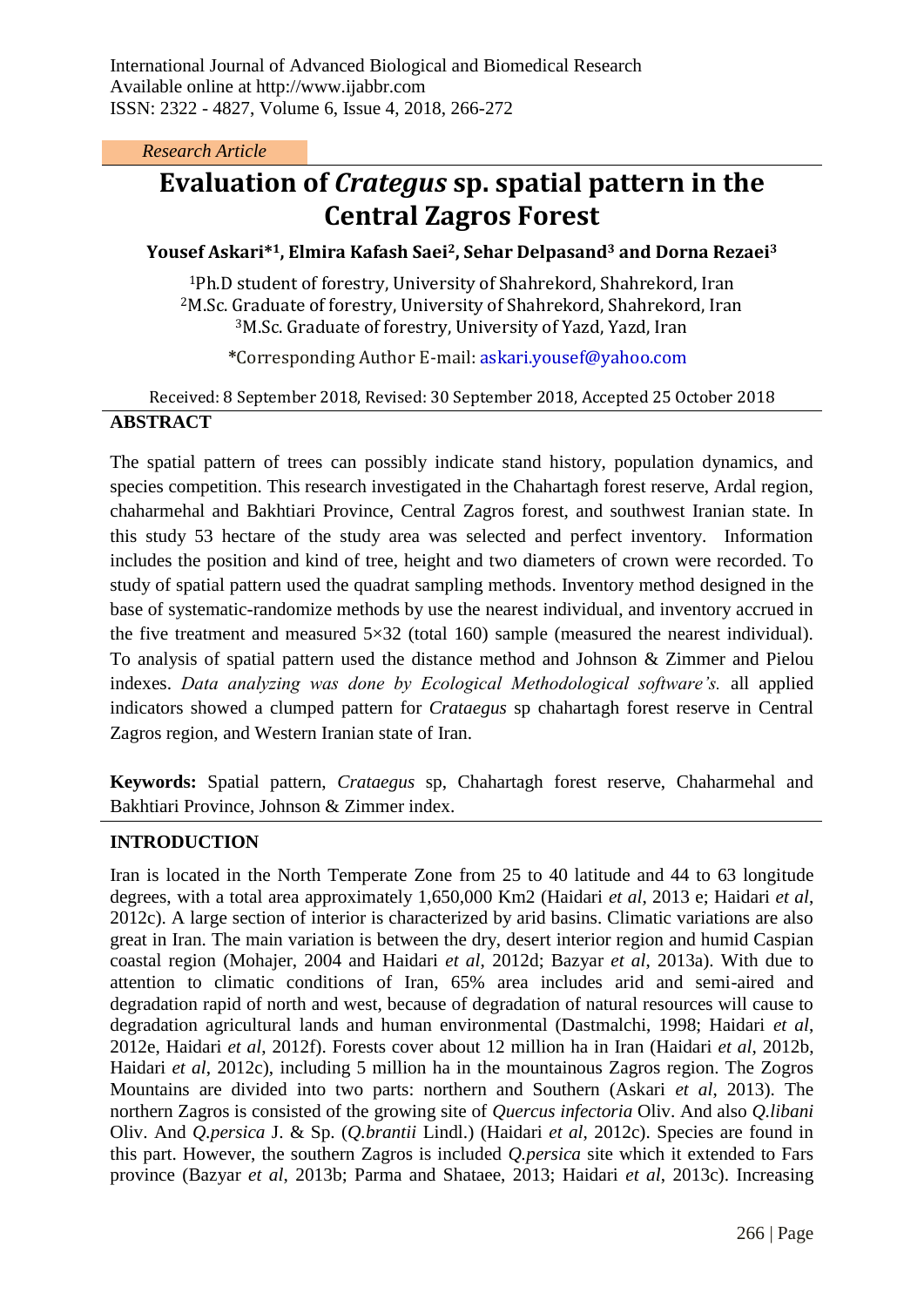population, low level of development and high dependence of local communities on forests for their primary livelihood needs, are the main reasons of this destruction (Fatahii, 1994). Spatial pattern information for individual trees is increasingly sought by forest managers and modelers as means to improve the spatial resolution and accuracy of forest models and management scenarios (Wulder *et al*, 2004). There are three basic spatial patterns as following: clumped, random and uniform (Mitchell, 2005).The researcher used Hopkins index to determine spatial pattern of tree in the Zagros forests. He concluded that the trees were arranged in a clumped pattern (Heidari, 2006). The researcher studied of tree spatial pattern of Ghamishle (Kurdistan province) forest and results showed that clumped spatial pattern of tree in the study area (Basiri *et al*, 2006).The researcher studied the stand structure and spatial pattern of trees in mixed Hyrcanian Beech forests of Iran and results showed that spatial pattern in this forest are clump spatial distribution pattern in all layers (Habashi et *al*, 2007). The researcher Investigation on the Spatial Pattern of Trees in Zagros Forests and According to the total spatial pattern, 1,500 m2 circular sample plot was chosen as the most suitable plot to study spatial pattern of the study area (Erfanifard et al, 2008).The researcher studied of spatial pattern analysis in Persian oak forests on B&W aerial photographs and results showed that C index can detect the spatial arrangement of trees. Thereafter the index was used on the air photo of the study area that was made of B&W aerial photographs. The method suggested in this study provides a suitable approach for detecting the spatial pattern of trees in Zagros forests on B&W air photos (Erfanifard *et al*, 2009). The researcher studied of spatial patterns in untouched beech (*Fagus orientalis* Lipsky) stands over forest development stages in Kelardasht region of Iran and results showed that while the number of stems decreases from initial stage toward decay stage, the spatial pattern of trees in initial, optimal and decay stages are highly aggregated, random and slightly aggregated (Akhavan *et al*, 2010). The researcher Investigation of spatial pattern of wild pistachio (*Pistacia atlantica* Desf.) in Bayangan forests (Zagros forest) abd results showed that all indices related to plot samples indicated the clumped pattern for *Pistacia atlantica*. Among the distance indices used in this study, Eberhart and Heines indices showed clumped, C index showed regular and Hopkins index indicated random pattern for Pistachio. As a result, the spatial pattern of Pistachio is clumped (Safari *et al*, 2010). The researcher investigation on structure of oriental beech (*Fagus orientalis* Lipsky) stand at optimal stage in north of Iran. Results showed that the stand has a closed canopy cover and distribution of stem number per diameter class was more or less homogenous (Bell shape) with a semi even-aged structure. Using Ripley's *K* function, the distribution of trees within the stand was random (Hassani and Amani, 2010). The researcher Investigated pattern of Manna oak trees (*Quercus brantii* Lindl.) in Bayangan forests of Kermanshah province, zagros forest. All of the applied indicators showed a clumped pattern for *Quercus brantii* (Safari *et al*, 2010). The researcher studied the effect of traditional forest management practices in Havare khol pattern (Kurdistan province, Northern Zagros forest) on forest structure and results showed that DBH distribution graphs showed reduced unevenaged young aged stand and spatial pattern of this forest was uniform to clumped pattern. Overall results showed the Havare khol Traditional Forest Management Practices lead to increase the young tree and regeneration (Zabiholahii *et al*, 2012). The researcher studied of Study of vertical and horizontal forest structure in Northern Zagros Forest and results showed that the DBH distribution graphs showed uneven aged stand and spatial pattern of this forest was uniform to random pattern. A traditional forest management practice in the Armardeh (Blake forest) has negative effect on the forest regeneration and increases the frequency of old trees (Haidari *et al*, 2013). Determination of trees spatial patterns in each development stage illustrates the dynamic of stands during the time and can provide valuable information on the underlying processes, particularly in case of uneven-aged forests (Akhavan *et al*, 2010). The aim of this research was study of tree spatial pattern in chahartagh forest reserve, Ardal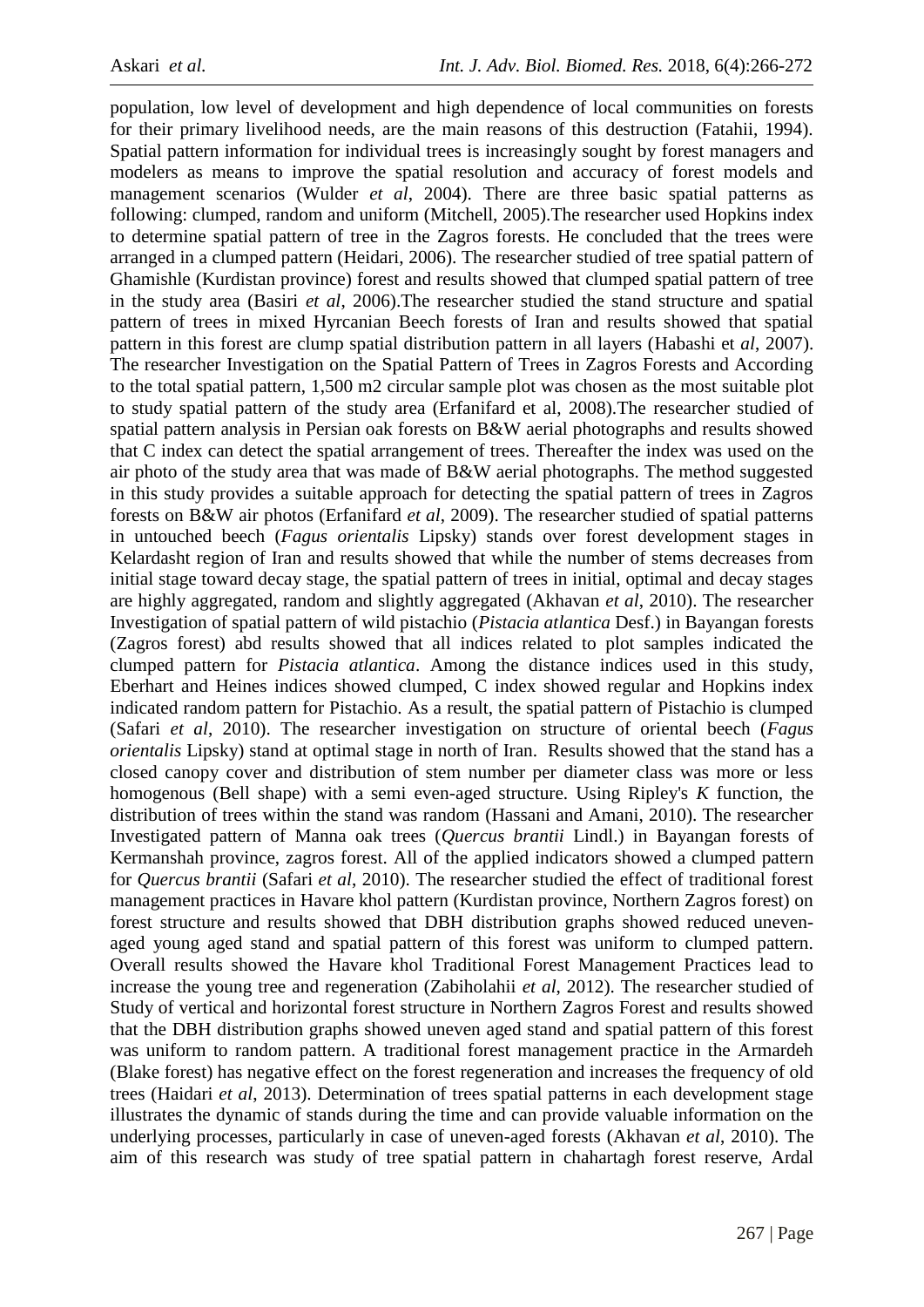region, chaharmehal and Bakhtiari Province, Centarl Zagros forest, and southwest Iranian state.

#### **MATERIALS AND METHODS**

#### **Site description**

This research was investigated in the chahartagh forest reserve, Ardal region, chaharmehal and Bakhtiari Province, Centarl Zagros forest, and southwest Iranian state (Figure 1). Chartagh Forest reserve located 100 kilometer of southeast Shahrekord city and 40 kilometer of south Ardal region. The forests are located between 2100 and 3100 m a.s.l. Mean annual precipitation is 530.15 mm, Mean annual temperature is 18.3º C, Type of climate is sub humid in the basis of Domarton formula (Jahanbazi gojani *et al*, 1998).



**Figure 1:** Study site location in the chaharmehal and Bakhtiari Province, Zagros region, and Western Iranian state of Iran.

#### **Analysis**

The aim of this study was investigation on the *Crataegus* sp spatial pattern in the central zagros forest. In this study 53 hectare of the study area was selected and perfect inventory. Information includes the position and kind of tree, height and two diameters of crown were recorded. Also methods for quantifying spatial pattern of trees based on indices or on statistical techniques have been compared but we focus on distance sampling techniques because of better results comparing to quadrat sampling. Distance methods were developed by plant ecologists to study vegetation communities (Ludwig and Reynolds, 1988). The use of sampling methods to estimate indices related to spatial pattern at reasonable accuracy levels often requires very large sample size and is not always feasible but neighbor sampling is generally more efficient than plot sampling (Kint *et al*, 2004). To study of spatial pattern used the quadrat sampling methods. Inventory method designed in the base of systematicrandomize methods by use the nearest individual, and inventory accrued in the five treatment and measured 5×32 (total 160)sample (measured the nearest individual).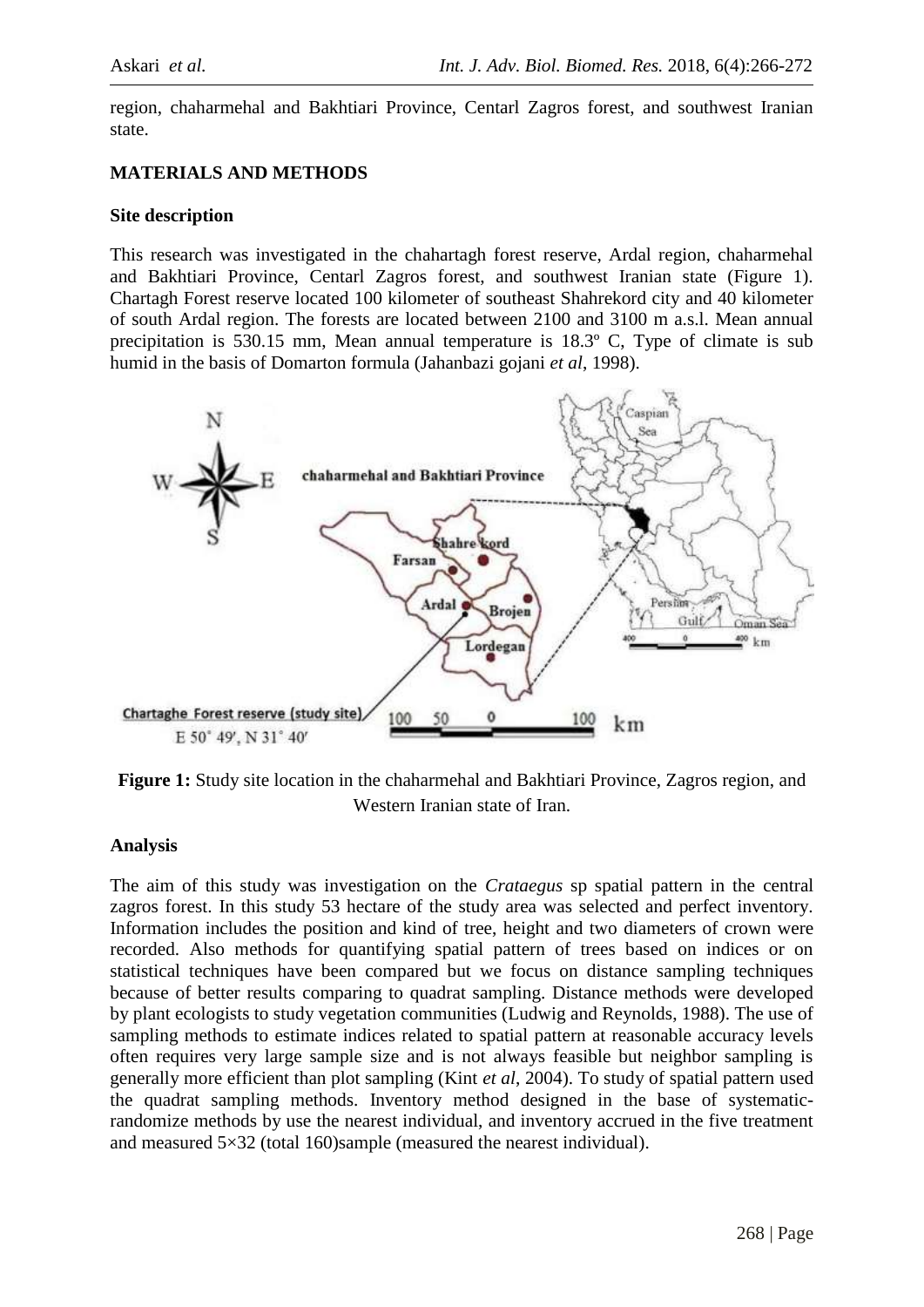|            | Ludwing $\&$ ) Johnson $\&$ Zimmer                                                                                                                                      | Pielou<br>(Pielou, 1969)                                         |  |  |
|------------|-------------------------------------------------------------------------------------------------------------------------------------------------------------------------|------------------------------------------------------------------|--|--|
|            | (Reynolds, 1988)                                                                                                                                                        |                                                                  |  |  |
| Formula    | $I = \left[ (n+1) (\sum_{i=1}^{n} (r_{pi}^{2})^{2}) \right] / \left[ \sum_{i=1}^{n} (r_{pi}^{2}) \right]^{2}$ $P = \pi D \left[ \frac{\sum_{i=1}^{N} X_{i}}{N} \right]$ |                                                                  |  |  |
| characters | n=number of sample<br>$=r_{ni}$ distance from nearest neighbor                                                                                                          | $\sum X_i$ = Total of distance                                   |  |  |
|            | from sample point                                                                                                                                                       | from nearest neighbor from<br>sample point<br>N=number of sample |  |  |
| Clumped    | $>$ ٢                                                                                                                                                                   | P>1                                                              |  |  |
| Uniform    | $I=2$                                                                                                                                                                   | $P=1$                                                            |  |  |
| Random     | 2>                                                                                                                                                                      | P<1                                                              |  |  |

**Table 1:** spatial pattern Indices used in this paper

# **RESULT AND DISCUSSION**

Forest stand structure is a key element in understanding forest ecosystems. One of the major components of forest stand structure is the spatial arrangement of tree positions (Kint *et al*, 2004; Wolf, 2005). Studying the pattern of trees, can be used to better understand processes of forest structure (Nelson *et al*, 2002). Also quantitative assessment of the distribution of trees in a forest stand is an initial step towards understanding the forest community dynamics (Shimatani and Kubota, 2004). The quantity of Johnson & Zimmer and Pielou indexes in the five treatments showed in the table 2.

**Table 2:** The quantity of Johnson & Zimmer and Pielou indexes in the five treatments

|                  |      |           |      |      | Spatial pattern |
|------------------|------|-----------|------|------|-----------------|
| Johnson & Zimmer | 2.08 | 3.26      |      | 2.09 | clumped         |
| Pielou           |      | 2.64 2.27 | 2.13 |      | clumped         |

Spatial information for individual trees is increasingly sought by forest managers and modelers as a means to improve the spatial resolution and accuracy of forest models and management scenarios (Wulder *et al*, 2004). There are three main spatial patterns as following: clumped, random and dispersed (Wong and Lee, 2005; Wolf, 2005). Spatial pattern of trees can possibly indicate stand history, population dynamics, and species competition (Haase, 1995), and it may be able to explain what controls the co-existence and diversity of species in a forest (Batista and Maguire, 1998; Condit *et al*, 2000). Results showed that the quantity of Johnson & Zimmer and Pielou indexes indicated the clumped spatial pattern for *Crataegus* sp. Applied indicators showed a clumped pattern for chahartagh forest reserve (table 2). Safari *et al* (2010a), Safari *et al* (2010b), Heidari (2006) and Zabiholahii *et al*, 2012 showed a clumped pattern for oak forest and emphasis our results, but Haidari et al, 2013 reached the in the front in our study results because human utilization changed the spatial pattern of Blake forest. Overall results showed that the clumped pattern for *Crataegus* sp in chahartagh forest reserve in chaharmehal and Bakhtiari Province, Zagros region, and Western Iranian state of Iran.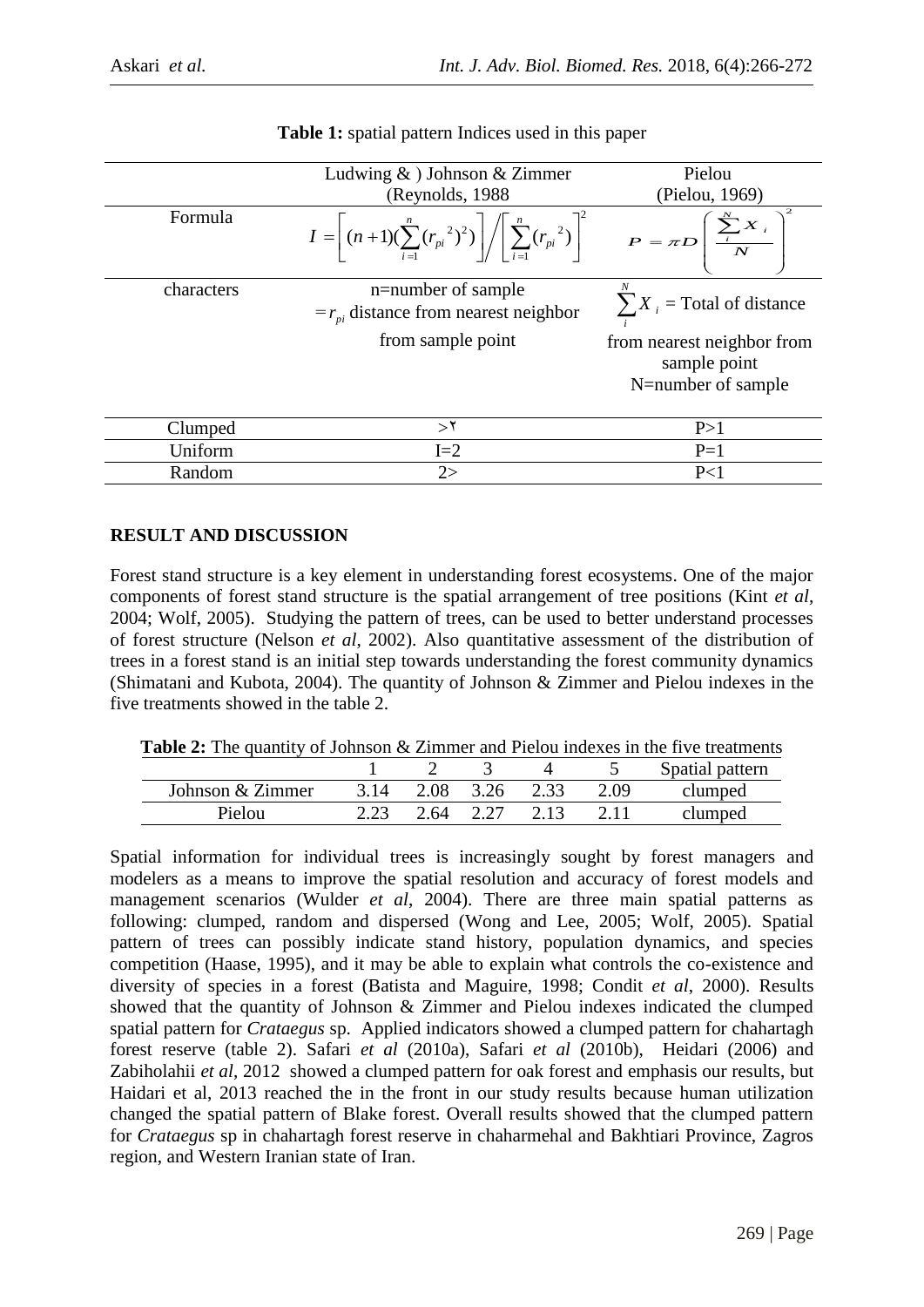# **CONCLUSION**

Spatial pattern of trees can possibly indicate stand history, population dynamics, and species competition. all applied indicators showed a clumped pattern for *Crataegus* sp chahartagh forest reserve in Central Zagros region, and Western Iranian state of Iran.

## **REFERENCES**

Askari. Y., Parsapour. M.K., hosseni. Z. (2013). Modeling of Suitability Iranian Oak site for establish of coppice regeneration in Zagros forest. *International journal of Advanced Biological and Biomedical Research* (IJABBR), 1(1):61-70.

Batista. J. L. F., Maguire. D. A. (1998). Modeling the spatial structure of tropical forests. *Forest Ecol. and Manag*, 110:293-314.

Basiri. R., (2006). Investigation of tree spatial pattern of Ghamishle (Kurdistan province) forest. *Journal of the Iranian Natural Res*, 59(2):577-588.

Bazyar. M., Bonyad. A., Babaie Kafaki. S. (2013a). Study of most element of forest destruction by used the IRS-1C and LANDSAT image in the southern zagros forest (Case study: Kohkeloeye and Boveirahmad province). *International journal of Advanced Biological and Biomedical Research* (IJABBR), 1(1): 35-44.

Bazyar. M., Haidari. M., Shabanian. N., Haidari. R.H. (2013b). Impact of physiographical factors on the plant species diversity in the Northern Zagros Forest (Case study, Kurdistan Province, Marivan region). *Annals of Biological Research*, 4(1):317-324.

Condit. R., Ashton. P. S., Baker. P., Bunyavejchewin. S., Gunatilleke. S., Gunatilleke. N., Hubbell. S. P., Foster. R. B., Itoh. A., LaFrankie. J. V. (2000). Spatial patterns in the distribution of tropical tree species. *Science*, 288:1414-1418.

Dastmalchi. M. (1998). Investigation compatibility experimental of tree species Ardabil province. *Jangal and Senoubar J. Inst, For, Ranglands Res*, 203:168.

Erfanifard. Y., Feghhi. J., Zobeiri. M., Namiranian. M. (2008). Investigation on the Spatial Pattern of Trees in Zagros Forests. *Journal of the Iranian Natural Res*, 60(4):1319-1328.

Ludwig. J. A., Reynolds. J. F. (1988). Statistical ecology, USA: John Wiley & Sons.

Erfanifard. Y., Feghhi. J., Zobeiri. M., Namiranian. M. (2009). Spatial pattern analysis in Persian oak (*Quercus brantii* var. persica) forests on B&W aerial photographs. *Environ Monit Assess*, 150:251–259.

Fattahi. M. (1994) Study on Zagros oak forests and the most important their destruction causes. Institute of Forests and Rangelands Research press, Sanandaj, Iran.

Haase. P. (1995). Spatial pattern-analysis in ecology based on ripley k-function: introduction and methods of edge correction. *J. Veg. Sci*, 6:575-582.

Habashi. H., Hosseini. S.M., Mohammadi. J., Rahmani. R. (2007). Stand structure and spatial pattern of trees in mixed Hyrcanian Beech forests of Iran. *Iranian Journal of Forest and Poplar Research*, 15(1):55-64.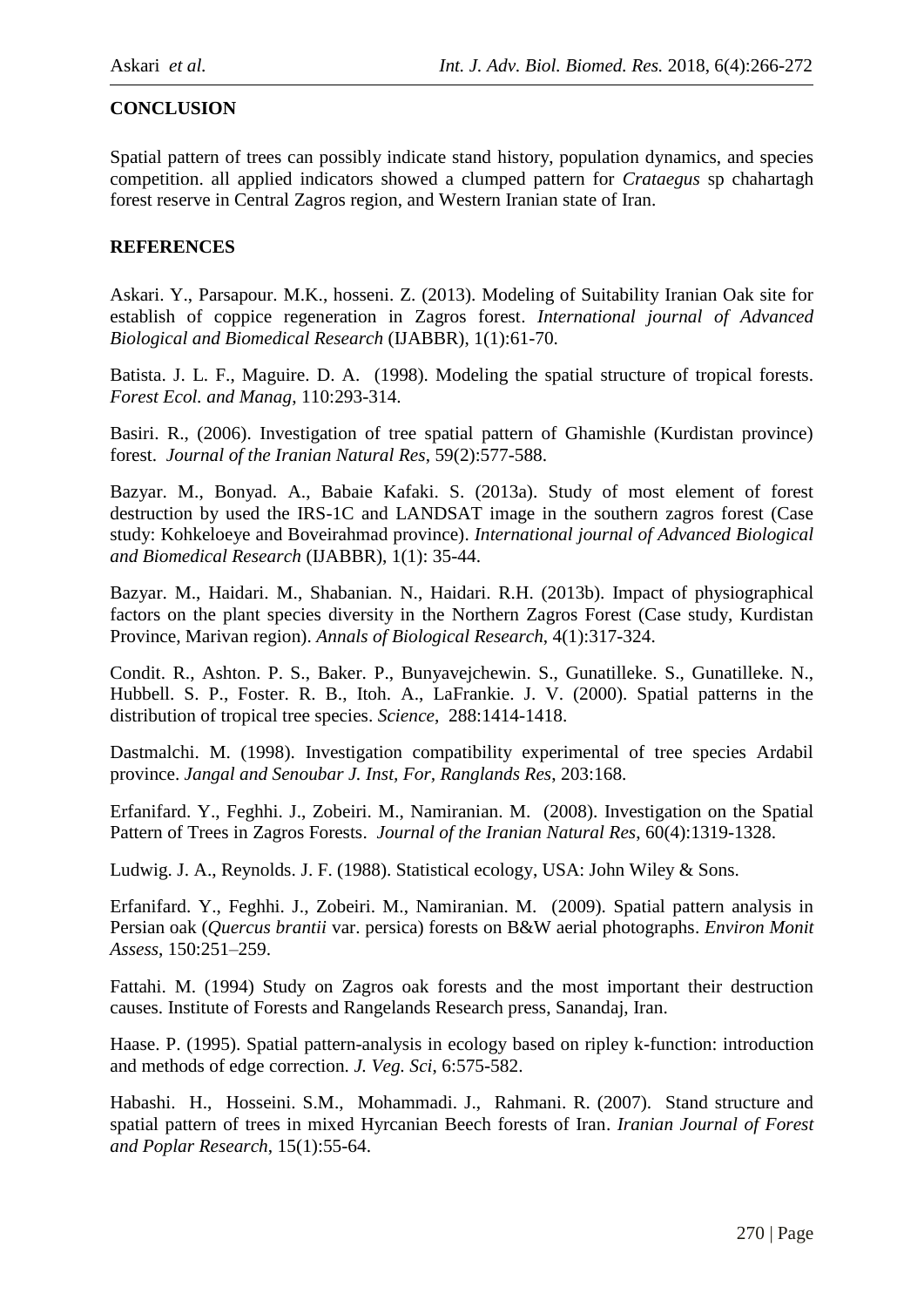Haidari. M., Jalilvand. H., Haidari. R.H., Shabanian. N., (2012 a). Study of Plant Biodiversity in Grazed and Non-grazed Areas in the Iran-o-Turanian Ecological Zones (Case Study: Yazd Province, IRAN). *Annals of Biological Research*, 3 (11):5019-5027.

Haidari. M., Namiranian. M., Gahramani. L., Zobeiri. M., Shabanian. N. (2013a). Study of vertical and horizontal forest structure in Northern Zagros Forest (Case study: West of Iran, Oak forest). *European Journal of Experimental Biology*, 3(1):268-278.

Haidari. M., Etemad. V and Khosropour. E. (2013b). Study of tree regeneration in the grazed and non-grazed areas in the Iran-o- Turanian Ecological Zones. *International journal of Advanced Biological and Biomedical Research* (IJABBR), 1(1):18-24.

Haidari. M., Rezaei. D., (2013c). Study of plant diversity in the Northern Zagros forest (Case study: Marivan region). *International journal of Advanced Biological and Biomedical Research*, 1(1):1-10.

Haidari. M., Namiranian. M., Zobeiri. M and Ghahramany. L. (2013d). Evaluation of different sampling method to study of tree density (tree/hectare) in the Zagros forest. *International journal of Advanced Biological and Biomedical Research*, 1(1):11-17.

Haidari. M. (2013e). Study of herb diversity in the zagros forest (Case study: Kurdistan province). *International journal of Advanced Biological and Biomedical Research*, 1(1): 25- 34.

Haidrai. M., Bazyar. M., Hosseini. S.A., Haidari. R.H., Shabanian. N. (2013f), Study of forest destruction by used the diversity index in the Northern Zagros Forest (Case study: Oak forest). *International Journal of Biological & Medical Research*, 4(1):2720- 2725.

Hassani. M., Amani. M. (2010). Investigation on structure of oriental beech (*Fagus orientalis*  Lipsky) stand at optimal stage in Sangdeh forest. *Iranian Journal of Forest and Poplar Research*, 18:163-176.

Jahanbazi gojani. H., Ahmadi Karori. S., Talebi. M. (1998). Researches planning of natural resource, Iran, 87p.

Kint. V., D. W. Robert., L. Noel. (2004). Evaluation of sampling methods for the estimation of structural indices in forest stands. *Ecological Modelling*, 180:461–476.

Marvi-Mohajer. MM. (2005). Silviculture. Tehran University Press, Tehran, 380p.

Mitchell. A. (2005). The ESRI Guide to GIS Analysis. Vol. 2, ESRI Press. USA.

Parma. R., Shataee. S. (2013). Estimation of species diversity of trees and shrubs using ETM+ sensor data (Case study of forests in Qalajeh Kermanshah province). *International journal of Advanced Biological and Biomedical Research*, 1(1):71-78.

Nelson. T., Niemann. K. O., M. A. Wulder. (2002). Spatial statistical techniques for aggregating point objects extracted from high spatial resolution remotely sensed imagery. *Geographic Systems*, 4:423–433.

Safari. A., Shabanian. N., Heidari. R.H., Erfanifard. S.Y and M. Pourreza. (2011). Spatial pattern of Manna Oak trees (*Quercus brantii* Lindl.) in Bayangan forests of Kermanshah. *Iranian Journal of Forest and Poplar Research*, 18(4):596-608.